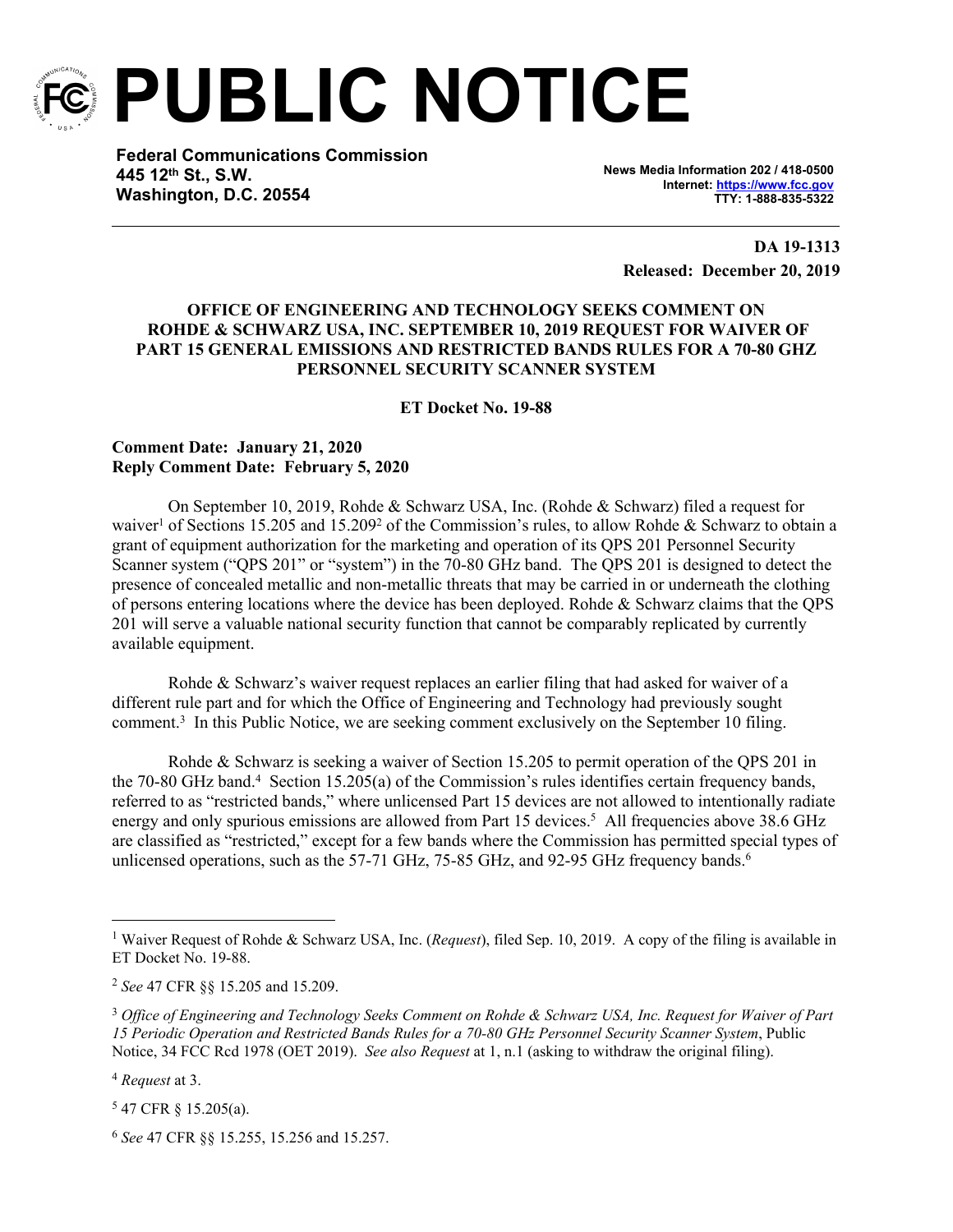Rohde & Schwarz also seeks a waiver of Section 15.209 of the Commission's rules. Section 15.209(a) limits the field strength of emissions from unlicensed intentional radiators operating in frequencies above 960 MHz to 500  $\mu$ V/m (54 dB  $\mu$ V/m) measured at a distance of 3 meters.<sup>7</sup> Rohde & Schwarz requests a waiver to operate at  $31,405 \mu V/m$  (90 dB  $\mu V/m$ ) at 3 meters, to allow the QPS 201 to adequately perform its security scanning functions without increasing the potential for harmful interference to authorized users.<sup>8</sup>

The Office of Engineering and Technology (OET) seeks comment on this waiver request. As we did with Rohde & Schwarz's original filing, matters related to the September 10 waiver request will be treated, for *ex parte* purposes, as a "permit-but-disclose" proceeding in accordance with Section 1.1200(a) of the Commission's rules, subject to the requirements under Section 1.1206(b). Doing so will allow us to develop a complete record on the issues raised by Rohde & Schwarz.

Pursuant to sections 1.415 and 1.419 of the Commission's rules, 47 CFR §§ 1.415, 1.419, interested parties may file comments and reply comments on or before the dates indicated on the first page of this document. Comments may be filed using the Commission's Electronic Comment Filing System (ECFS). *See Electronic Filing of Documents in Rulemaking Proceedings*, 63 FR 24121 (1998).

- Electronic Filers: Comments may be filed electronically using the Internet by accessing the ECFS: [http://apps.fcc.gov/ecfs/.](http://apps.fcc.gov/ecfs/)
- **Paper Filers:** Parties who choose to file by paper must file an original and one copy of each filing. If more than one docket or rulemaking number appears in the caption of this proceeding, filers must submit two additional copies for each additional docket or rulemaking number.

Filings can be sent by hand or messenger delivery, by commercial overnight courier, or by firstclass or overnight U.S. Postal Service mail. All filings must be addressed to the Commission's Secretary, Office of the Secretary, Federal Communications Commission.

- All hand-delivered or messenger-delivered paper filings for the Commission's Secretary must be delivered to FCC Headquarters at 445 12<sup>th</sup> St., SW, Room TW-A325, Washington, DC 20554. The filing hours are 8:00 a.m. to 7:00 p.m. All hand deliveries must be held together with rubber bands or fasteners. Any envelopes and boxes must be disposed of before entering the building.
- Commercial overnight mail (other than U.S. Postal Service Express Mail and Priority Mail) must be sent to 9050 Junction Drive, Annapolis Junction, MD 20701.
- U.S. Postal Service first-class, Express, and Priority mail must be addressed to  $445 \times 12^{th}$ Street, SW, Washington DC 20554.

People with Disabilities: To request materials in accessible formats for people with disabilities (braille, large print, electronic files, audio format), send an e-mail to  $fcc504@$ fcc.gov or call the Consumer & Governmental Affairs Bureau at 202-418-0530 (voice), 202-418-0432 (tty).

Parties should also send a copy of their filings to Anh T. Wride, Office of Engineering and Technology, Federal Communications Commission, Room 7-A363, 445 12th Street, S.W., Washington, D.C. 20554, or by e-mail to anh.wride@fcc.gov.

<sup>7</sup> 47 CFR § 15.209(a).

<sup>8</sup> *Request* at 1.